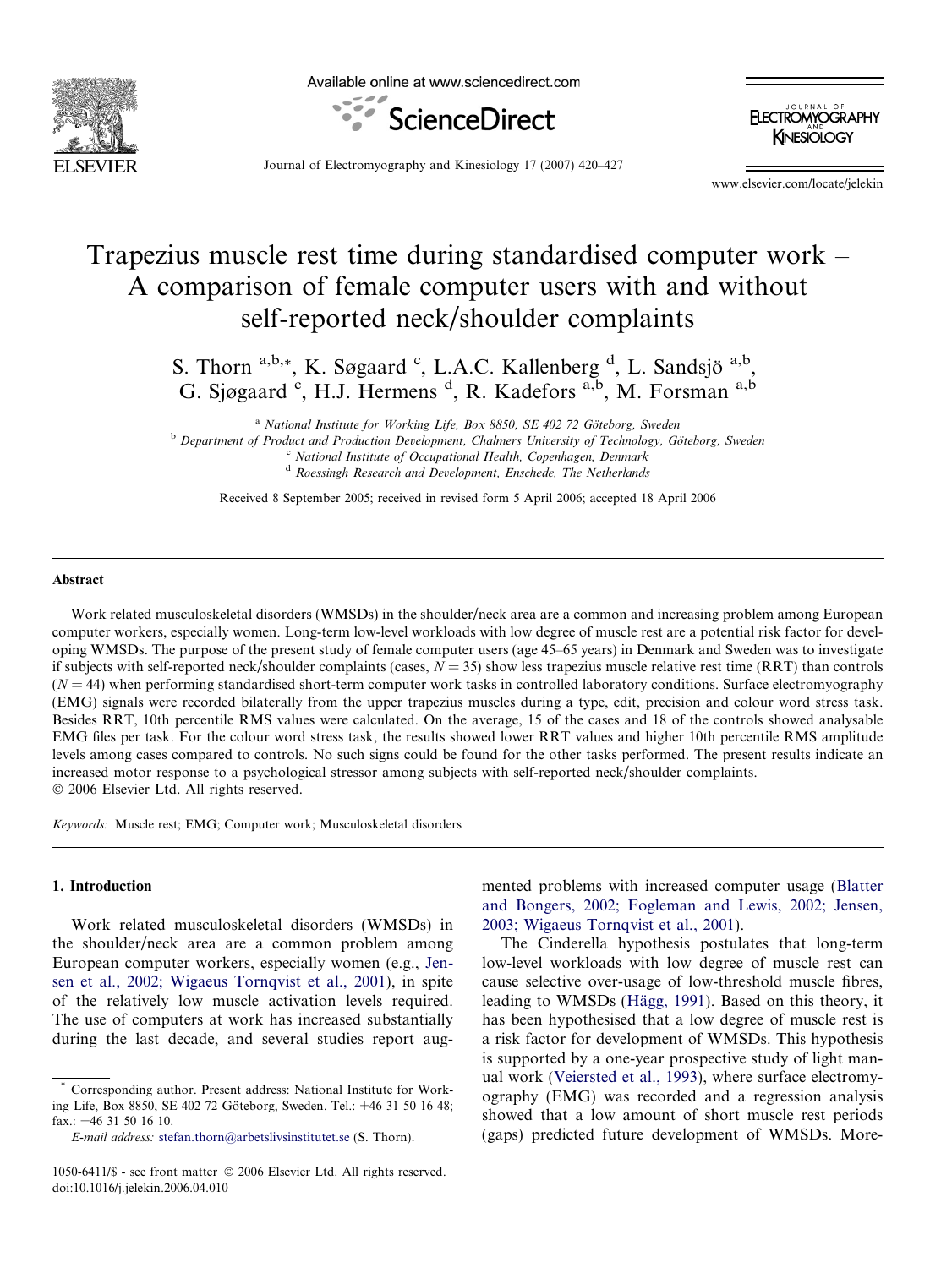<span id="page-1-0"></span>over, an extensive prospective study of computer users showed a significant association between perceived muscular tension and an increased risk for developing neck pain (Wahlström et al., 2004). A low degree of muscle rest may persist also after the development of disorders or complaints. Significantly higher median trapezius EMG activity and a tendency towards lower degree of muscle rest has been reported from computer users who perceived muscular tension at least a few times per week during the past month (Wahlström et al., 2003). In cross-sectional field studies of medical secretaries (Hägg and Åström, 1997) and cashier workers (Sandsjo¨ [et al., 2000](#page-6-0)) performing ordinary work activities, significantly lower muscle rest was demonstrated among workers with self-reported shoulder/neck complaints compared to those without. Two similar studies of office workers ([Nordander et al., 2000;](#page-6-0) [Vasseljen and Westgaard, 1995\)](#page-6-0), however, did not support these results. Since these studies mainly were performed in daily life situations, this inconsistency might be related to inter-individual differences that are hard to control, e.g., work tasks, ergonomic environment, etc. Comparative studies of muscle rest during standardised computer work tasks in controlled environment are therefore of high interest since they can show which physical and mental demands may trigger different muscular behaviour among workers with self-reported shoulder/neck complaints compared to those without. Currently, such studies are lacking. In the EU funded project 'Neuromuscular Assessment of the Elderly Worker (NEW)' [\(Merletti et al., 2004\)](#page-6-0), EMG data have been assessed from female computer workers during standardised computer work in laboratory setup. The project included cross-sectional data from women with self-reported neck/shoulder complaints (cases) and those without (controls). The objective of the present study was to utilise data collected in the NEW project to investigate if cases show less muscular relative rest time (RRT) than controls when performing standardised, short-term (2– 5 min) computer work tasks with various elements of physical and mental demands.

#### 2. Method

Data from questionnaires and physical measurements from elderly female computer users (defined as age 45–65 years) in Denmark and Sweden were analysed. In Denmark, the participants were employees of an insurance company, a ministry department, or an administrative unit at a hospital. The participants in Sweden were employees of a regional branch of the Swedish National Labour Market Administration. To be included in the present study, the computer users were required to: (1) have worked at least 5 years with computer job tasks, (2) work at least 20 h a week, and (3) have less than 3 months out of work, except for vacation, during the last 5 years. A division into neck/shoulder cases and controls was made using selfreported data from the standardised nordic musculoskeletal questionnaire (NMQ) ([Kourinka et al., 1987](#page-6-0)). The inclusion criteria for cases were: (1) neck/shoulder complaints for more than 30 days during the past year, and (2) less than three additional body regions with complaints >30 days. The inclusion criteria for controls were: (1) less than 8 days of complaints in the neck/shoulder area during the past year, and (2) less than three additional body regions with complaints >30 days. The controls may be regarded rather as non-cases, since they are not general population controls. For simplicity in terminology we will, however, retain the term controls.

In total, 79 subjects (35 cases, 44 controls) were studied. Mean age was 53.3 (SD: 5.0) years for cases and 55.6 (4.9) years for controls. The average body mass index (BMI) was 25.7 (3.9) and 24.6 (3.1) kg/m<sup>2</sup> for cases and controls, respectively. For each work task, on the average 15 (range: 14–16) of the cases and 18 (12–21) of the controls showed analysable EMG files (Table 1). The typing and editing tasks rendered the fewest number of analysable files. Most common reasons for disregarding the files were too low signal-to-noise ratio and/or 50 Hz disturbance problems (maximum signal amplitude less than 3 times the disturbance amplitude with the muscle at rest). For the group

Table 1

| Median and P10 RMS activity levels and RRT results for cases vs. controls on mouse and non-mouse side of the trapezius muscle |  |  |
|-------------------------------------------------------------------------------------------------------------------------------|--|--|
|-------------------------------------------------------------------------------------------------------------------------------|--|--|

| Variable<br>Task         | Number of<br>subjects |         | Median RMS activity level<br>$(\%MVE)$ |                     | P10 RMS activity level (%MVE) |                    | RRT result $(\%$ time) |                             |
|--------------------------|-----------------------|---------|----------------------------------------|---------------------|-------------------------------|--------------------|------------------------|-----------------------------|
|                          | Case                  | Control | Case                                   | Control             | Case                          | Control            | Case                   | Control                     |
| Trapezius mouse side     |                       |         |                                        |                     |                               |                    |                        |                             |
| Typing                   | 14                    | 19      | $9.9(5.4-28.2)$                        | $8.7(3.0-16.0)$     | $5.7(1.3-19.8)$               | $5.7(0.9-8.9)$     | $0.1(0-6.7)$           | $0.1(0-12.3)$               |
| Editing                  | 14                    | 12      | $8.5(1.9-30.8)$                        | $8.0(4.7-15.4)$     | $4.3(1.0-17.9)$               | $4.3(1.1-8.1)$     | $0.3(0-9.5)$           | $0.2(0-9.4)$                |
| Precision                | 15                    | 21      | $3.5(1.0-6.4)$                         | $2.0(0.7-5.4)$      | $1.6(0.6-4.0)$                | $1.0(0.3-3.7)$     | $3.5(0-53.8)$          | $12.1(0-70.1)$              |
| <b>Stress</b>            | 15                    | 21      | $3.1(0.8-12.3)$                        | 1.4 $(0.6-7.9)^{#}$ | $1.2(0.4-6.3)$                | $0.6(0.2-4.1)$     | $4.5(0-68.8)$          | $33.7(0.5-84.1)^{^{\circ}}$ |
| Trapezius non-mouse side |                       |         |                                        |                     |                               |                    |                        |                             |
| Typing                   | 14                    | 18      | 8.6(5.4–9.9)                           | $7.5(4.5-14.7)$     | 4.9 $(2.5-7.0)$               | $4.3(1.5-6.8)$     | $0(0-1.0)$             | $0.3(0.1-6.2)$              |
| Editing                  | 14                    | 12      | $6.6(2.2 - 8.5)$                       | $7.0(3.5-11.4)$     | $2.5(0.7-4.8)$                | $2.9(1.7-6.1)$     | $2.8(0-15.9)$          | $1.0(0-5.0)$                |
| Precision                | 15                    | 20      | $1.0(0.6-2.9)$                         | $1.4(0.7-4.5)$      | $0.5(0.3-2.1)$                | $0.5(0.2-1.7)$     | $55.6(0.7-76.3)$       | $39.9(1.3-75.5)$            |
| <b>Stress</b>            | 16                    | 21      | $2.1(1.1-4.9)$                         | $1.8(0.6-2.4)$      | $1.1(0.4-1.8)$                | $0.6(0.3-1.0)^{#}$ | $8.1(3.0-42.9)$        | $26.8$ $(10.9 - 82.2)^{#}$  |

Group median values (lower-upper quartiles) are shown. \*Indicates cases significantly different from controls, #indicates a tendency of a corresponding difference  $(p < 0.1)$ .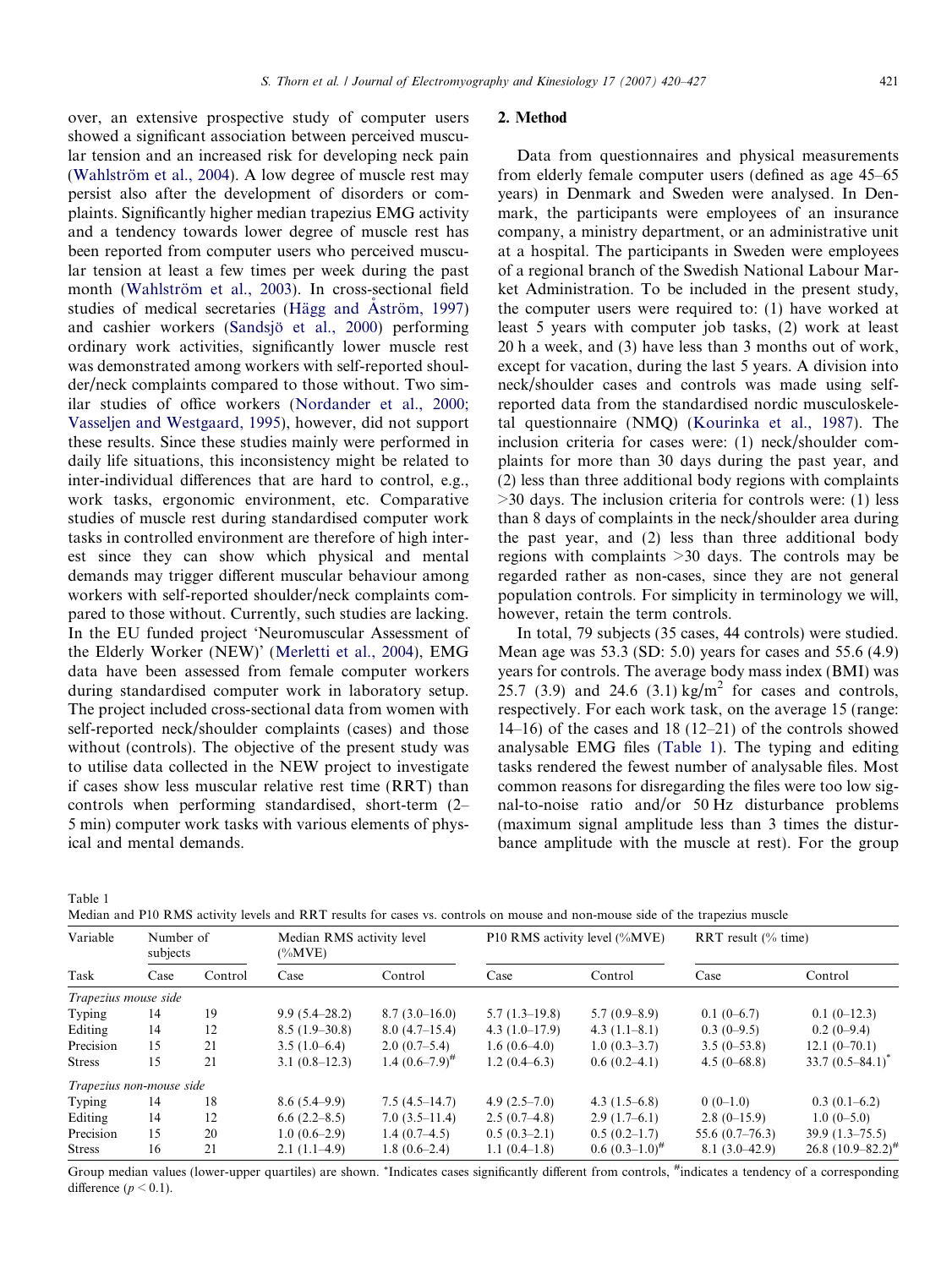of subjects with analysable files, the average age was 52.7 years for cases and 54.2 years for controls. The corresponding BMI values were on the average 25.0 and 24.0 kg/m<sup>2</sup>, respectively. None of these values differed significantly to those representing all 79 subjects. No differences in age or BMI between cases and controls were found for any of the work tasks analysed. The large amount of unusable EMG data are further addressed in Section [4.](#page-4-0)

The local research ethics committees approved this study. All subjects were fully informed about the experimental procedures before giving their consent, and were fully allowed to interrupt or leave the study whenever they wanted to. These subjects constitute a sub-sample of the subjects with general EMG results previously reported by [Sjøgaard et al. \(2006\)](#page-6-0).

### 2.1. Electromyography

Two adhesive linear arrays (ELSCH008, LISiN-SPES Medica, Italy) ([Pozzo et al., 2004](#page-6-0)) consisting of eight  $2.5 \times 1$  mm rectangular surface Ag/AgCl EMG electrodes with 5-mm inter-electrode distance (IED) were placed over the upper trapezius muscle on the side operating the computer mouse (mouse side) and on the side not operating the mouse (non-mouse side). The arrays were aligned on the line from the dorsal processus of the seventh cervical vertebra (C7) towards the acromion, with the most medial electrode approximately 5 mm lateral to the midpoint between C7 and acromion. Conductive gel was injected into each electrode cavity by means of a gel dispenser. A reference electrode was placed at the wrist. Before array placement, the skin was slightly abraded with abrasive paste (Meditec-Every, Parma, Italy). Seven-channel bipolar single-differential EMG was sampled from each muscle with a frequency of 2048 Hz and was 16-bit A/D converted on a prototype portable acquisition system (EMGlogger, LISiN – Sirio Automazione, Torino, Italy) [\(Pozzo et al., 2004\)](#page-6-0). The amplifier had a gain of 1000,  $\leq 1 \mu V_{RMS}$  noise in the frequency band studied, common mode rejection ratio (CMRR) of 90 dB at 50 Hz, and an input impedance of 10 GΩ//4 pF (>100 MΩ at 500 Hz).

# 2.2. Protocol

The protocol started with an EMG measurement during a rest period of 20 s. This was used in the determination of noise level. After that, EMG was measured during four different computer work tasks, (1a, 1b, 2 and 3), where the order of tasks 1–3 was randomised:

- 1. Text typing (1a) of a standard text, followed by editing (1b) of the previously typed text according to a standard procedure ([Juul-Kristensen et al., 2004\)](#page-6-0). Each tasks lasted until completion or 5 min.
- 2. A precision task, where the subjects were asked to connect points according to a template by clicking on the points in the right order with the computer mouse ([Birch](#page-6-0)

[et al., 2000\)](#page-6-0). New points and a new template appeared on the computer screen after each figure was finished correctly. The subjects were asked to finish as many figures as possible. The task lasted for 2 min.

3. A Stroop colour word stress task [\(Laursen et al., 2002;](#page-6-0) [Stroop, 1935](#page-6-0)), where the name of a colour appeared approximately once a second at a random place on the computer screen. By clicking on the correct of four icon alternatives with the computer mouse, the subjects were asked to respond in which colour the word was written. An audio alarm sounded when the response was erroneous or when the time limit to answer was exceeded. The task lasted for 5 min.

For EMG normalisation purposes, the subjects were then asked to perform three maximum voluntary contractions (MVCs). If the third MVC recording was more than 5% higher than the previous two recordings, a fourth test was performed; a maximum of 5 tests were performed. For further details, see [Sjøgaard et al. \(2006\)](#page-6-0). The maximum voluntary electrical (MVE) activity was computed according to recommendations by [Mathiassen et al. \(1995\)](#page-6-0).

The typing task consisted of keyboard work, while the editing task was a mixture of keyboard and mouse work. The precision and stress tasks were entirely mouse work. The subjects were free to choose work posture, as well as hand operating the computer mouse. In between the tasks, subjects were allowed to rest for approximately 2 min.

# 2.3. Signal processing

Prior to further analysis, the signals were visually inspected in order to determine whether to remove short artefact periods or if any of the 5-mm IED signals needed to be disregarded due to e.g., poor signal-to-noise ratio and/or 50-Hz powerline disturbances. Due to low- and high frequency disturbances (at 16 Hz and 320 Hz, respectively), originating from EMG hardware, a 6th order Butterworth 20–300 Hz band pass filter was applied to the signals. Additionally, an adaptive 50 Hz rejection filter [\(Mortara, 1977\)](#page-6-0) was used for removal of powerline interferences.

By praxis, an IED of 20 mm is recommended for extracting parameters from bipolar surface EMG on the upper trapezius muscle (e.g., [Freriks et al., 1999](#page-6-0)). For each electrode array, the 5-mm IED bipolar signals were therefore converted to four different 20-mm IED bipolar signals as:

$$
s20_i = \sum_{k=0}^{3} s5_{i+k} \quad i = 1, 2, 3, 4
$$

with  $s20_i$  being the *i*th 20-mm IED signal and  $s5_{i+k}$  the  $(i + k)$ th 5-mm IED signal. From visual inspection, the signal of best quality of these four was chosen. The complete file was disregarded in case of no usable combinations of four consecutive 5-mm IED signals. Root mean square (RMS) values from 100-ms non-overlapping windows were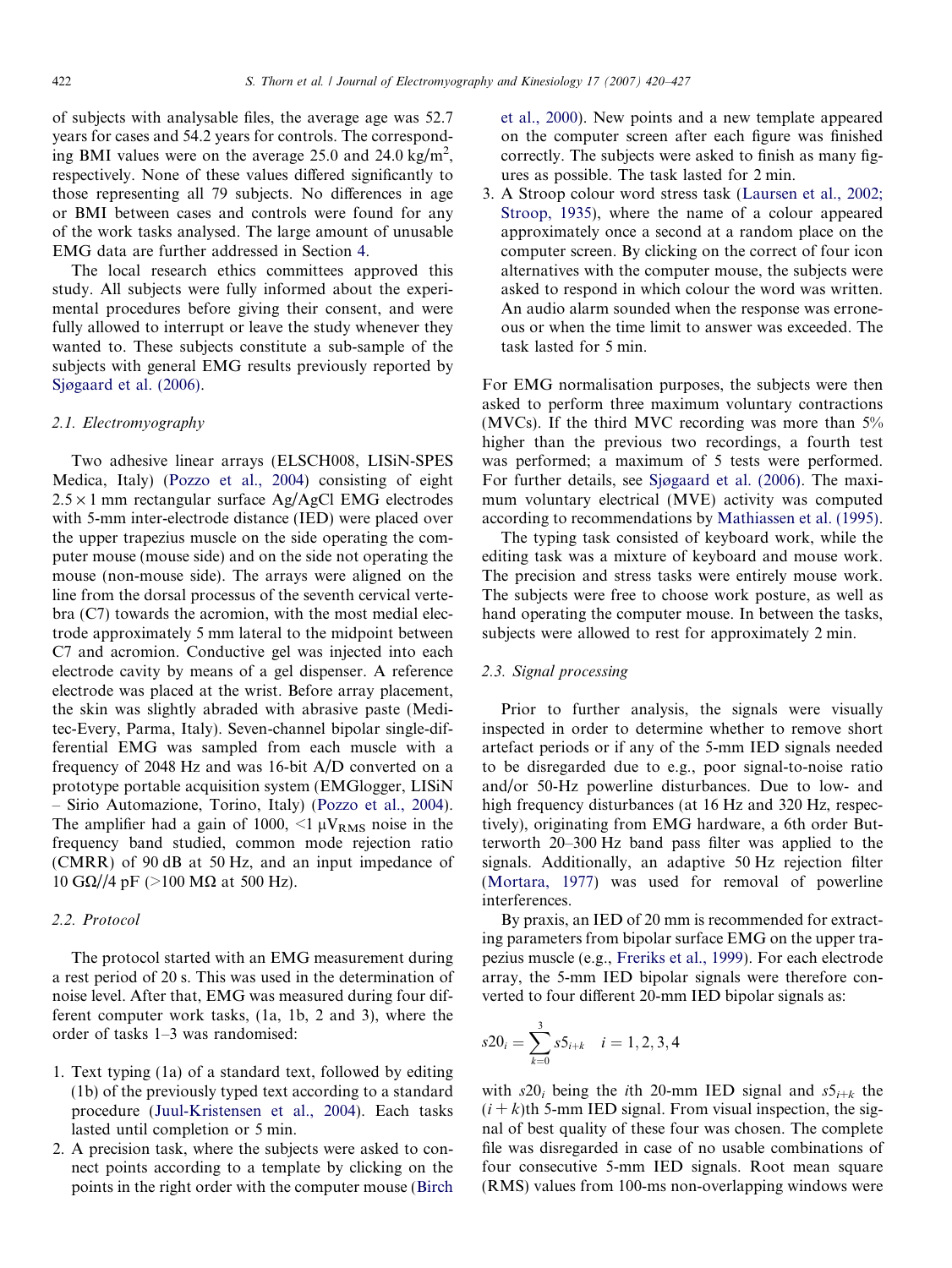<span id="page-3-0"></span>calculated for the chosen s20 signal. The RMS values were, in a power sense, subtracted by the recorded noise level as:

$$
RMS(j) = \sqrt{RMS(j)^2 - noise^2}
$$

where  $j$  is the 100-ms window number. For each subject, the noise level used for all trials was defined as the minimum 500-ms RMS value across all trials.

RRT was defined as the relative cumulative time with RMS amplitudes below 1 %MVE for periods of  $\geq 100$  ms. The 1 %MVE threshold level has previously been found to be sensitive to individual differences in terms of gap frequency analysis [\(Hansson et al., 2000](#page-6-0)). The 10th percentile (P10) RMS levels were calculated as an indicator of static activity according to [Jonsson \(1982\).](#page-6-0) All signal processing was performed in MATLAB (MathWorks Inc., USA).

## 2.4. Statistics

Statistical analysis was performed in SPSS (SPSS Inc., USA) and MATLAB. For normally distributed data, descriptive statistics were given by mean and standard deviation (SD), and possible differences between groups were tested by paired and non-paired t-tests. For non-normally distributed data, non-parametric statistics (Wilcoxon and Mann–Whitney tests) were applied. Correlation between P10 RMS levels and RRT values was assessed to investigate the P10 relatedness to muscle rest. The chosen level of significance was  $p \le 0.05$ . Additionally,  $p \le 0.1$  was chosen as the limit to indicate tendency of differences. In cases of multiple comparisons, Bonferroni corrections of the P levels were applied.

#### 3. Results

For cases and controls together, the absolute MVE RMS levels on the s20-signals were on the average  $400 \mu V$  and  $360 \mu V$  on mouse and non-mouse side, respectively. The recorded s20 noise RMS levels were on average 5.4  $\mu$ V on mouse side and 5.8  $\mu$ V on non-mouse side, corresponding approximately to 1.4 and 1.6 %MVE, respectively. Neither MVE nor noise RMS levels differed significantly between cases and controls.

The median and P10 RMS activity levels and RRT results during the typing, editing, precision and stress tasks, separated for cases vs. controls, are shown in [Table 1](#page-1-0).

As shown by the large range between the lower and upper quartiles in [Table 1](#page-1-0), large individual differences in median RMS, P10 RMS and RRT results were found for both cases and controls. The median and P10 RMS levels were significantly higher during the typing and editing tasks compared to precision and stress tasks on both sides of the trapezius and for both cases and controls. The group median RRT results were much lower for the typing and editing tasks compared to precision and stress tasks. These differences were statistically significant, except for controls on non-mouse side comparing editing vs. precision and for cases on mouse side comparing typing vs. precision. For cases, both median and P10 RMS levels were significantly higher on mouse side compared to non-mouse side during all four tasks. For both cases and controls, the RRT results tended ( $p < 0.1$ ) to be lower on mouse side compared to non-mouse side during the precision task, while no tendencies were found for the other tasks.

For the stress task on mouse side, significantly lower RRTs were found for cases. Here, there was also a tendency for higher median RMS levels for cases than for controls ( $p \le 0.1$ ), and P10 RMS levels were on the average higher for cases with a relatively low *p*-value ( $p \le 0.13$ ). On non-mouse side, there was a tendency for higher P10 RMS levels and lower RRT results for cases compared to controls ( $p < 0.1$ ). During the typing, editing and precision tasks, no differences between cases and controls were found.



Fig. 1. Scatter plots of the individual P10 RMS levels and RRT values on mouse side (A) and non-mouse side (B) for the stress task. The dashed vertical lines mark RRT threshold level (1 %MVE).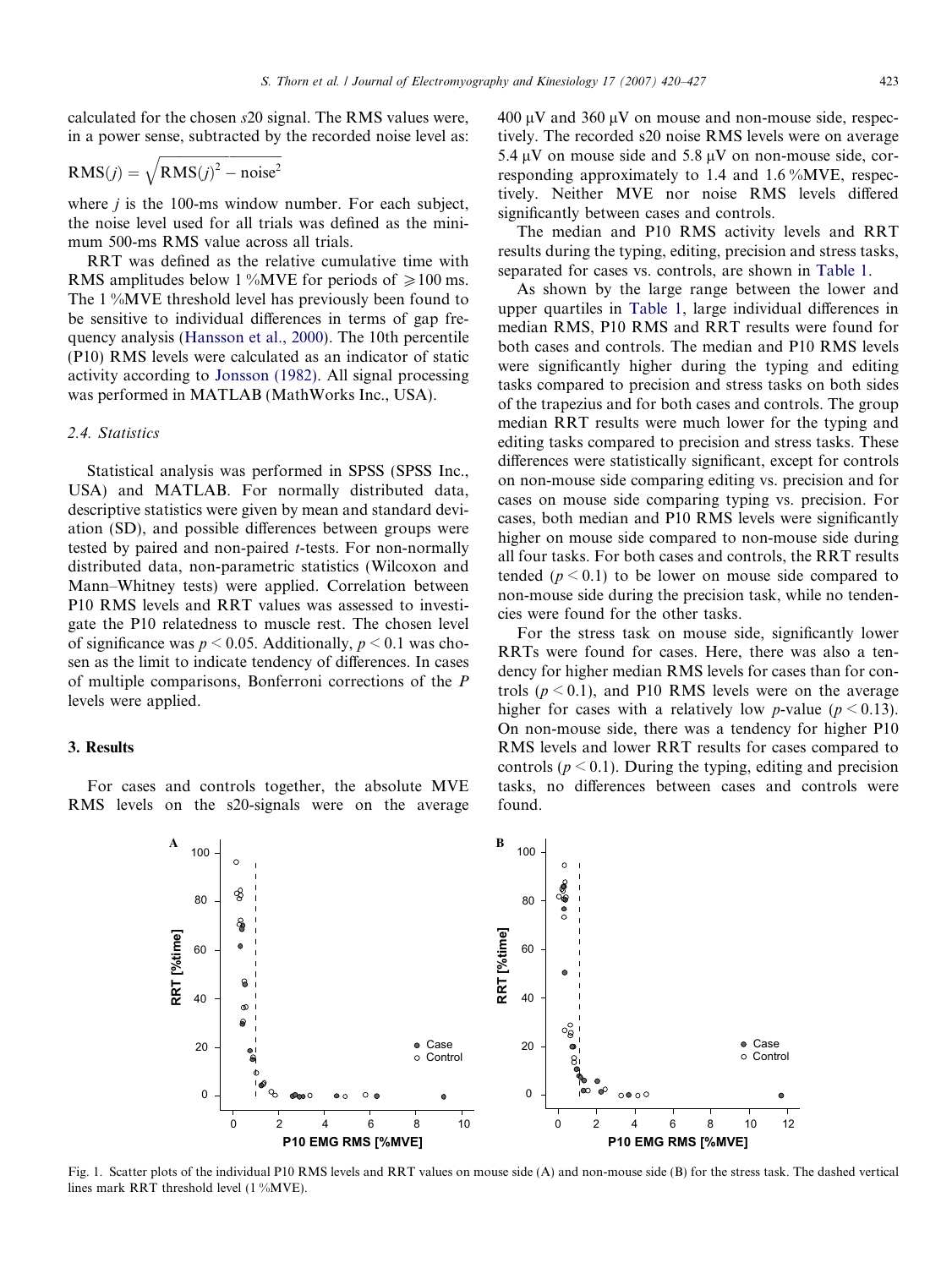<span id="page-4-0"></span>The P10 RMS levels correlated significantly with the RRT values on both non-mouse and mouse side for all tasks (Spearman test;  $p \le 0.001$ ,  $\rho_s$  ranging between  $-0.81$  and  $-0.95$ ) with an inverse relationship, see example in [Fig. 1.](#page-3-0)

#### 4. Discussion

In this experimental study with standardised, short-term work tasks, the main finding was that elderly female computer users with self-reported neck/shoulder complaints showed several electromyographic signs for less trapezius muscle rest compared to those without complaints, when performing a short-term colour word stress task, but not during the more physical tasks.

### 4.1. Overall muscle activity

As presented above, the median muscle activity was slightly below 10 % MVE during the typing and editing tasks, and around 2 %MVE during the precision and stress tasks on both the mouse and the non-mouse side. The subjects in the present study constitute a sub-sample of a larger study of 252 elderly computer users from Denmark, the Netherlands, Sweden and Switzerland [\(Sjøgaard et al.,](#page-6-0) [2006\)](#page-6-0). In that study, no significant differences between cases and controls were found in absolute values of mean EMG RMS levels during the computer tasks. When normalizing the RMS data from the computer tasks with the values attained during a 30 %MVC and assuming linearity between RMS levels and force development, it was further estimated that the average relative muscle activation was 10–11 %MVE in the trapezius muscle during typing, 7– 8 %MVE during editing, and 3–4 %MVE during the precision and stress tasks. No differences were found between cases and controls [\(Sjøgaard et al., 2006\)](#page-6-0).

The present P10 levels were approximately half of the corresponding median levels, which indicate a high degree of static activity [\(Jonsson, 1982\)](#page-6-0) during the tasks. Previous studies of muscular activity among computer workers performing regular work at their workplace have reported median activities of approximately 4 and 2 %MVE on the mouse and the non-mouse side, respectively, among computer-aided design (CAD) operators ([Jensen et al., 1998\)](#page-6-0), and of 3.6 and 3.3 %MVE, respectively, among female office assistants ([Blangsted et al., 2003](#page-6-0)). Corresponding P10 levels were 1 and 0.3 %MVE, respectively, for the CAD operators, and 1.1 and 1.0 %MVE, respectively, for the female office assistants. Thus, especially the typing and editing work tasks chosen in the present study may represent rather physically intensive and static computer tasks.

## 4.2. Muscle rest

A high degree of static activity during the performed tasks, as indicted above, would explain the general result of lower median RRTs during the typing and editing tasks compared to the precision and stress tasks.

In contrast to the typing and editing tasks, the precision and stress task consist entirely of mouse work with no taskrelated activity required on the non-mouse side of trapezius. Therefore, the findings of higher RRT on non-mouse side compared to mouse side during the precision task, but not during the stress task, indicate that mental stress induces more bilateral constant activity compared to a precision mouse task. The lower RRT values and higher P10 RMS levels among cases compared to controls during the stress task further suggest that the stress induced constant activity is higher for cases than for controls, both on the contra-lateral and the primary side of the trapezius. The strong negative correlations between P10 RMS levels and RRT values for all tasks and on both sides of trapezius substantiate the P10 RMS relatedness to muscle rest.

Previous cross-sectional field studies of medical secretaries (Hägg and Aström, 1997) and cashier workers (Sandsjö [et al., 2000\)](#page-6-0), who were performing ordinary work activities at their workplace, have reported significantly lower RRT among workers with self-reported shoulder/neck complaints compared to those without. In the present results, different RRT and RMS levels between cases and controls were indicated for the stress task, but not for the typing, editing or precision tasks. The relatively intensive and static physical demands during the typing and editing tasks, and the shorter recording time during the precision task, may have masked eventual differences in muscle activities between cases and controls. Due to the short-cycled and highly repetitive design of the precision task, the latter is however less probable. An alternative explanation is that subjects with self-reported neck/shoulder complaints are more prone to develop a stress-related trapezius muscle activity than healthy subjects, i.e., an increased motor response to psychological stress in tender muscles. In a study of 62 subjects with trapezius muscle myofascial trigger points, spontaneous needle EMG activity was reported from all trigger points but not from adjacent non-tender fibres of the same muscle in the same subject ([Hubbard](#page-6-0) [and Berkoff, 1993\)](#page-6-0). It was postulated that the trigger point activity was generated from sympathetically stimulated muscle spindles, which is further supported by findings of increased trigger point activity during psychological stress while adjacent non-tender trapezius muscle fibres remained electrically silent ([McNulty et al., 1994](#page-6-0)).

As previously presented by [Veiersted et al. \(1993\)](#page-6-0), lack of muscle rest periods is a plausible risk factor for development of WMSDs. Due to the cross-sectional design of the present study, it cannot be stated whether the cases showed less muscle rest than controls also before the complaints developed. [Veiersted et al. \(1993\)](#page-6-0) showed that the number of short muscle rest periods were significantly lower for the patients, also before patient status. Moreover, a prospective study of light manual workers in the poultry and fish industries showed higher mean shoulder muscle EMG activity both prior to and after the start of complaints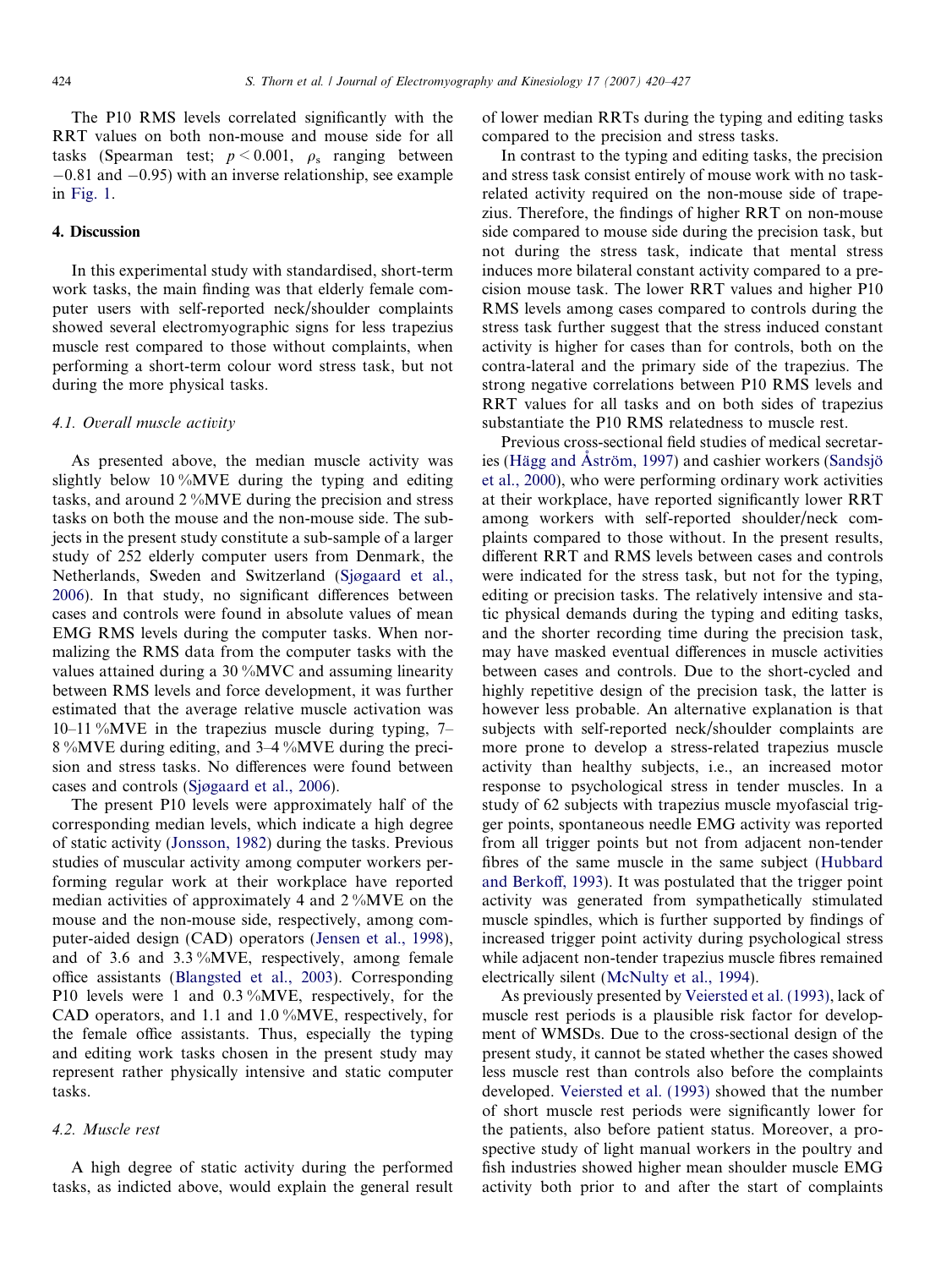among workers who later developed neck/shoulder complaints presented, compared with workers who stayed healthy ([Madeleine et al., 2003\)](#page-6-0). With support from these longitudinal findings, the present results indicate that stressful working conditions may exacerbate muscular overuse in people who already experience neck/shoulder complaints.

## 4.3. EMG dropouts

As presented in Methods, a large quantity of the EMG data could not be analysed, mainly due to poor signal-tonoise ratio and/or 50 Hz interference problems. One of the objectives with the NEW project, outside the scope of the present study, was to investigate non-invasive techniques to estimate muscle fibre conduction velocity (CV) among elderly computer users. For this reason, a 7-channel bipolar linear array electrode with 5 mm IED was used. The electrode was at a prototype stage and not pre-gelled. The main reason for the EMG dropouts was most probably an increased risk for insufficient electrode-to-skin contact, due to too little amount of electrode gel applied, or shortcircuiting, due to too much electrode gel applied in the cavities of the array, as compared to pre-gelled electrodes at 20 mm IED for normal surface EMG use ([Freriks et al.,](#page-6-0) [1999](#page-6-0)). The 5-mm IED bipolar spatial filtering, and the conversion from s5 to s20 signals further decrease the signal-tonoise ratio. The recorded noise level corresponded, on the average, to approximately  $1.5\%$ MVE in the analysable data. Thus, a compensation of RMS levels to recorded noise was needed. Neither age nor BMI differed significantly for the group of subjects with analysable EMG data as compared to the group of all subjects. Moreover, the number of EMG dropouts was similar for cases as for controls. Due to the nature of the EMG dropouts as described above, the present results are judged to be representative for the whole group of investigated cases/controls.

#### 4.4. Self-reported complaints vs. muscular disorders

Complaints in the neck/shoulder region, reported by use of the NMQ questionnaire, are not necessarily related to disorders localised to muscle tissue. However, a clinical investigation of the studied subject group reported that trapezius muscle pain (myalgia) and tension neck syndrome were the two most frequent clinical diagnoses among cases ([Juul-Kristensen et al., 2006](#page-6-0)). In total, muscle disorders could be diagnosed for 60% of the cases and for only 7% of the controls. Thus, a relation between self-reported neck/shoulder complaints and muscular disorders is substantiated in the studied subject group.

# 4.5. Protocol

In the present study, the standardised computer work tasks were developed as tests similar to occupational tasks in computer worker's daily life. Previous comparative studies of muscle rest (e.g., Blangsted et al., 2003; Hägg and Aström, 1997; Nordander et al., 2000; Sandsjö et al., [2000; Vasseljen and Westgaard, 1995](#page-6-0)) are mostly of longterm character and carried out at the subject's ordinary workplace during their regular work. Field studies like these facilitate estimation of the individual's actual workload during their working hours. However, a comparative analysis of workload between subject groups (e.g., cases vs. controls) is at risk to be hampered by factors difficult to control at the workplace. For example, work tasks, psychosocial factors, ergonomic environment, etc., can differ between individuals, subject groups, and days. A field study of employees in municipal administration has shown that differences in muscle rest predominantly were due to differences in job content, even though all performed computer work ([Blangsted et al., 2003\)](#page-6-0). Comparative studies in controlled laboratory environment and with standardised computer work tasks, as in the present study, are therefore of a high interest.

For practical reasons, the work tasks lasted for 2–5 min. Theoretically, a prolongation of the work tasks would gain precision of a group mean value. However, the present work tasks were highly standardised and of short cycles, which potentially reduced the significance of prolonging the work tasks. Results from 10 subjects performing a standardised computer work task showed that, taken a standard measurement time of 5 min, the number of subjects is more effective to increase than the measurement time ([Forsman et al., 2006](#page-6-0)).

# 4.6. Signal processing

As described in Method, there were disturbances at 16 Hz and at 320 Hz in the power spectrum, originating from the EMG hardware applied. The magnitudes of the disturbances varied with time and subject, and the most effective and robust technique found for reducing these disturbances was by applying a digital band pass filter at 20–300 Hz. The reason for using the specific low- and high cut-off frequencies was the sensitivity of the RRT algorithm for noise. The effects of this slightly different filter settings – as compared to the Journal's normal standards – on the RMS values were considered low and consistent between the subjects, and would not hamper the comparison between the two groups of subjects, which was the objective of the study.

### 5. Conclusion

In conclusion, elderly female computer users with selfreported neck/shoulder complaints showed several electromyographic signs for less trapezius muscle rest compared to those without complaints, during performance of a short-term colour word stress task under controlled laboratory conditions. For the short-term typing, editing, and precision tasks, no such signs could be found. Lack of muscle rest periods has previously been reported as a plausible risk factor for the development of WMSDs. The present results indicate an increased motor response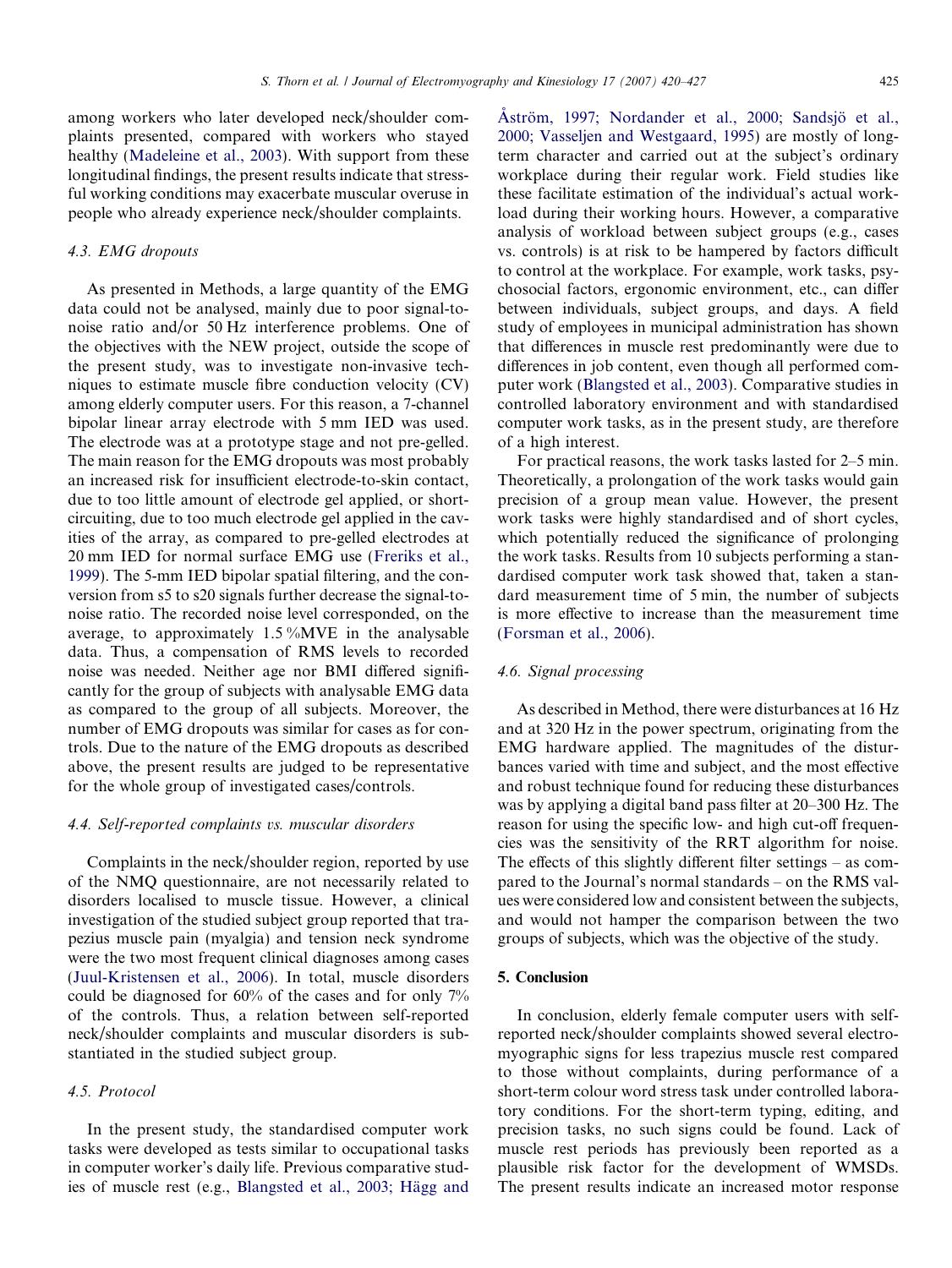<span id="page-6-0"></span>to a psychological stressor among subjects with selfreported neck/shoulder complaints.

### Acknowledgements

The authors acknowledge Henrik Baare Olsen and Susan Utriainen for their support during the data collection and analysis. Contributions by colleagues at the Institute of Hygiene and Applied Physiology at ETH in Zürich, the LISiN Laboratory of Engineering of Neuromuscular System and Motor Rehabilitation at Politecnico di Torino in Turin, and the Helmholtz Institute for Biomedical Engineering in Aachen, are gratefully acknowledged. This work was undertaken within the project 'Neuromuscular Assessment of the Elderly Worker (NEW)', with partial financial support from the EC within the RTD action QRLT 2000 00139.

#### References

- Birch L, Juul-Kristensen B, Jensen C, Finsen L, Christensen H. Acute response to precision, time pressure and mental demand during simulated computer work. Scand J Work Environ Health 2000;26:299–305.
- Blangsted AK, Hansen K, Jensen C. Muscle activity during computerbased office work in relation to self-reported job demands and gender. Eur J Appl Physiol 2003;89:352–8.
- Blatter BM, Bongers PM. Duration of computer use and mouse use in relation to musculoskeletal disorders of neck or upper limb. Int J Ind Ergonom 2002;30:295–306.
- Fogleman M, Lewis RJ. Factors associated with self-reported musculoskeletal discomfort in video display terminal (VDT) users. Int J Ind Ergonom 2002;29:311–8.
- Forsman M, Anteborn G, Thorn S. Variability in electromyographic measurements within and between individuals performing a computer work task. Accepted for presentation at the 16th World Congress on Ergonomics. International Ergonomics Association (IEA), Maastricht, 2006.
- Freriks B, Hermens H, Disselhorst-Klug C, Rau G. The recommendations for sensors and sensor placement procedures for surface electromyography. In: Hermens H, Freriks B, Merletti R, Stegeman D, Blok J, Rau G, Disselhorst-Klug C, Hägg G, editors. SENIAM -Deliverable 8 – European Recommendations for Surface ElectroMyoGraphy. Enschede: Roessingh Research and Development; 1999. p 15–4.
- Hägg GM. Static work loads and occupational myalgia a new explanation model. In: Anderson PA, Hobart DJ, Danoff JV, editors. Electromyogr kinesiol. Amsterdam: Elsevier Science; 1991. p. 141–3.
- Hägg GM, Aström A. Load pattern and pressure pain threshold in the upper trapezius muscle and psychosocial factors in medical secretaries with and without shoulder/neck disorders. Int Arch Occup Environ Health 1997;69:423–32.
- Hansson G-A<sup>\*</sup>, Nordander C, Asterland P, Ohlsson K, Strömberg U, Skerfving S, Rempel D. Sensitivity of trapezius electromyography to differences between work tasks – influence of gap definition and normalisation methods. J Electromyogr Kinesiol 2000;10:103–15.
- Hubbard DR, Berkoff GM. Myofascial trigger points show spontaneous needle EMG activity. Spine 1993;18(13):1803–7.
- Jensen C, Borg V, Finsen L, Hansen K, Juul-Kristensen B, Christensen H. Job demands, muscle activity and musculoskeletal symptoms in relation to work with the computer mouse. Scand J Work Environ Health 1998;24(5):418–24.
- Jensen C, Finsen L, Søgaard K, Christensen H. Musculoskeletal symptoms and duration of computer and mouse use. Int J Ind Ergonom 2002;30:265–75.
- Jensen C. Development of neck and hand-wrist symptoms in relation to duration of computer use at work. Scand J Work Environ Health 2003;29:197–205.
- Jonsson B. Measurement and evaluation of local muscular strain in the shoulder during constrained work. J Human Ergol 1982;11:73–88.
- Juul-Kristensen B, Laursen B, Pilegaard M, Jensen BR. Physical workload during use of speech recognition and traditional computer input devices. Ergonom 2004;47:119–33.
- Juul-Kristensen B, Kadefors R, Hansen K, Byström P, Sandsjö L, Sjøgaard G. Clinical signs and physical function in neck and upper extremeties among elderly female computer users: the NEW study. Eur J Appl Physiol 2006;96:136–45.
- Kourinka I, Jonsson B, Kilbom Å, Vinterberg H, Biering-Sørensen F, Andersson G, Jørgensen K. Standardised Nordic questionnaires for the analysis of musculoskeletal symptoms. Appl Ergon 1987;18:233–7.
- Laursen B, Jensen BR, Garde AH, Jørgensen AH. Effect of mental and physical demands on muscular activity during the use of a computer mouse and a keyboard. Scand J Work Environ Health 2002;28: 215–21.
- Madeleine P, Lundager B, Voigt M, Arendt-Nielsen L. The effects of neckshoulder pain development on sensory–motor interactions among female workers in the poultry and fish industries. A prospective study. Int Arch Occup Environ Health 2003;76:39–49.
- Mathiassen SE, Winkel J, Hägg GM. Normalization of surface EMG amplitude from the upper trapezius muscle in ergonomic studies – a review. J Electromyogr Kinesiol 1995;5:197–226.
- McNulty WH, Gevirtz RN, Hubbard DR, Berkoff GM. Needle electromyographic evaluation of trigger point response to a phychological stressor. Psychophys 1994;31:313–6.
- Merletti R, Benvenuti F, Doncarli C, Disselhorst-Klug C, Ferrabone R, Hermens HJ, Kadefors R, Läubli T, Orizio C, Sjøgaard G, Zazula D. The European project 'Neuromuscular assessment in the elderly worker' (NEW): achievements in electromyogram signal acquisition, modelling and processing. Med Biol Eng Comput 2004;42(4):429–31.
- Mortara DW. Digital filters for ECG signals. In: Computers in cardiology. Proceedings of Annual Conference of Computers in Cardiology. Long Beach, CA: IEEE Press; 1977. p. 511–4.
- Nordander C, Hansson G-A, Rylander L, Asterland P, Unge Byström J, Ohlsson K, Balogh I, et al.. Muscular rest and gap frequency as EMG measures of physical exposure: the impact of work tasks and individual related factors. Ergonom 2000;43:1904–19.
- Pozzo M, Bottin A, Ferrabone R, Merletti R. Sixty-four channel wearable acquisition system for long-term surface electromyogram recording with electrode arrays. Med Biol Eng Comput 2004;42(4):455–66.
- Sandsjö L, Melin B, Rissén D, Dohns I, Lundberg U. Trapezius muscle activity, neck and shoulder pain, and subjective experiences during monotonous work in women. Eur J Appl Physiol 2000;83:235–8.
- Sjøgaard G, Søgaard K, Hermens HJ, Sandsjö L, Läubli T, Thorn S, Vollenbroek-Hutten MMR, et al.. Neuromuscular assessment in Elderly Workers with and without work related shoulder/neck trouble. The NEW-study design and physiological findings. Eur J Appl Physiol 2006;96:110–21.
- Stroop JR. Interference in serial verbal reactions. J Exp Psychol 1935;18:643–61.
- Vasseljen Jr O, Westgaard RH. A case-control study of trapezius muscle activity in office and manual workers with shoulder and neck pain and symptom-free controls. Int Arch Occup Environ Health 1995;67:11–8.
- Veiersted KB, Westgaard RH, Andersen P. Electromyographic evaluation of muscular work pattern as a predictor of trapezius myalgia. Scand J Work Environ Health 1993;19:284–90.
- Wahlström J, Lindegård A, Ahlborg Jr G, Ekman A, Hagberg M. Percieved muscular tension, emotional stress, psychological demands and physical load during VDU work. Int Arch Occup Environ Health 2003;76:584–90.
- Wahlström J, Hagberg M, Toomingas A, Wigaeus Tornqvist E. Percieved muscular tension, job strain, physical exposure and associations with neck pain among VDU users; a prospective cohort study. Occup Environ Med 2004;61:523–8.